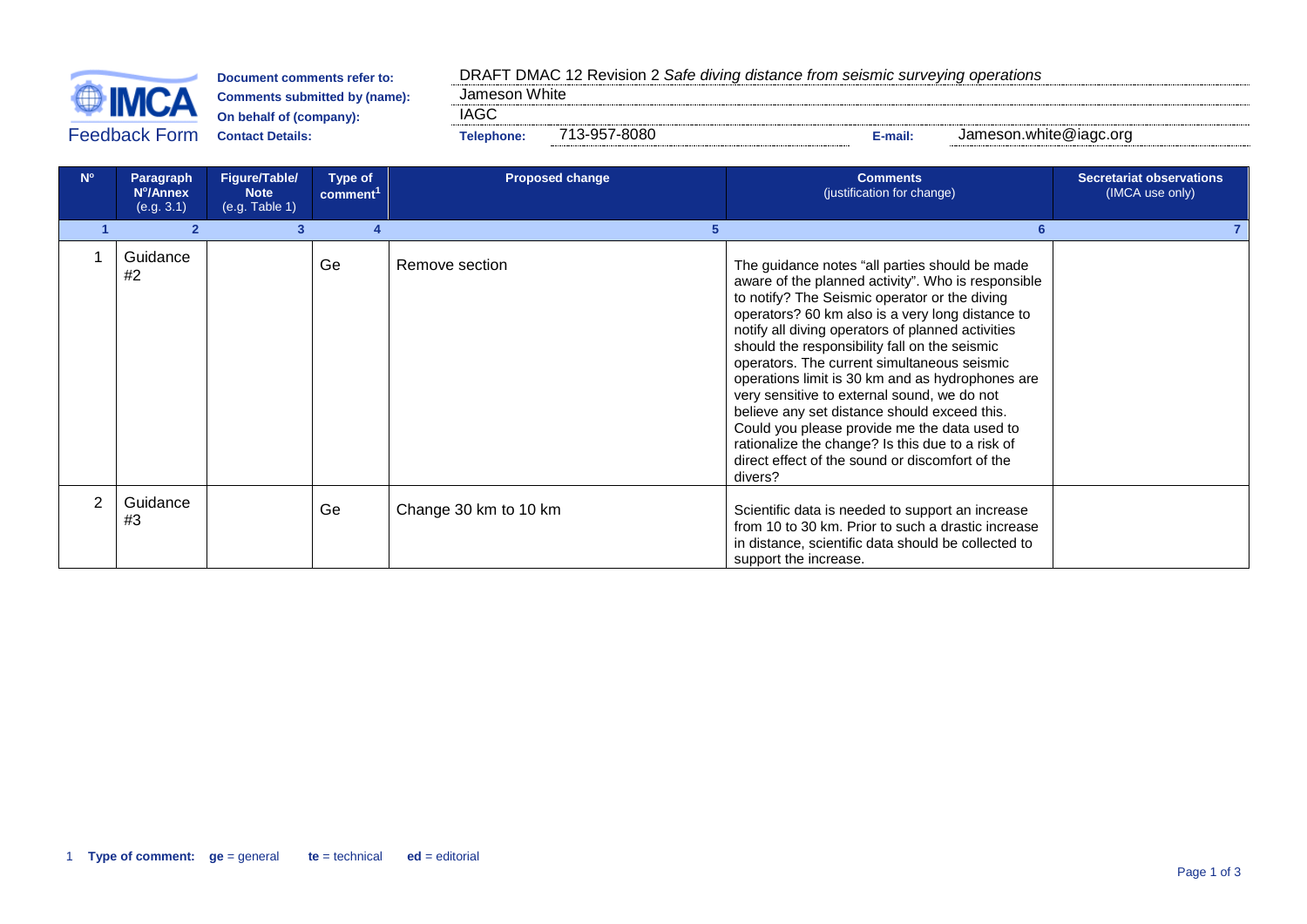| 3 | Guidance,<br>#4 | Ge | Replace "constant communication" with<br>"coordinated/predetermined communication<br>plan"<br>Ramp-ups are not an industry standard and<br>the standard ramp-up used, when necessary,<br>is not relevant to divers. | Maintaining constant communication is not<br>necessarily practical in every situation.<br>Coordinating a communication plan would<br>allow the flexibility to make these guidelines<br>achievable and establishes the mechanism<br>for how the parties will notify one another.<br>Additionally, ramp-ups are not industry<br>standard in all situations and the inclusion is<br>misleading. Furthermore, the ramp-up that is<br>used is not a non-specific 'gradual' approach<br>to the divers while communicating with them<br>but is a set 20-40 minute stepped increase in<br>array volume achieved by incrementally<br>adding more and more elements until the full<br>array is operational within 20-40 minutes.<br>This is done as the vessel is on its normal<br>survey track line. Ramp-up proceeds as<br>long no animals are seen within 500 meters<br>(this distance may vary in some regulatory<br>contexts but is typically 500-1000 m, if there<br>is any stand-off stipulated at all).<br>So the ramp-up for marine mammals is<br>designed to be compatible with normal<br>operations, provides sufficient time for a<br>marine mammal to swim some distance<br>away if it wants, is exercised at a much<br>shorter range from the marine mammal (or<br>diver) of concern, and is of a fixed and<br>reasonable duration. As such it is hardly a<br>compatible rationale for calling for a much<br>longer ramp-up at greater distance, with the<br>implication that if the divers are not on the<br>trackline, some deviation in course might be |  |
|---|-----------------|----|---------------------------------------------------------------------------------------------------------------------------------------------------------------------------------------------------------------------|----------------------------------------------------------------------------------------------------------------------------------------------------------------------------------------------------------------------------------------------------------------------------------------------------------------------------------------------------------------------------------------------------------------------------------------------------------------------------------------------------------------------------------------------------------------------------------------------------------------------------------------------------------------------------------------------------------------------------------------------------------------------------------------------------------------------------------------------------------------------------------------------------------------------------------------------------------------------------------------------------------------------------------------------------------------------------------------------------------------------------------------------------------------------------------------------------------------------------------------------------------------------------------------------------------------------------------------------------------------------------------------------------------------------------------------------------------------------------------------------------------------------------------------------------------------|--|
|   |                 |    |                                                                                                                                                                                                                     | required to achieve the gradually increasing<br>exposure called for in the DMAC<br>recommendations.                                                                                                                                                                                                                                                                                                                                                                                                                                                                                                                                                                                                                                                                                                                                                                                                                                                                                                                                                                                                                                                                                                                                                                                                                                                                                                                                                                                                                                                            |  |